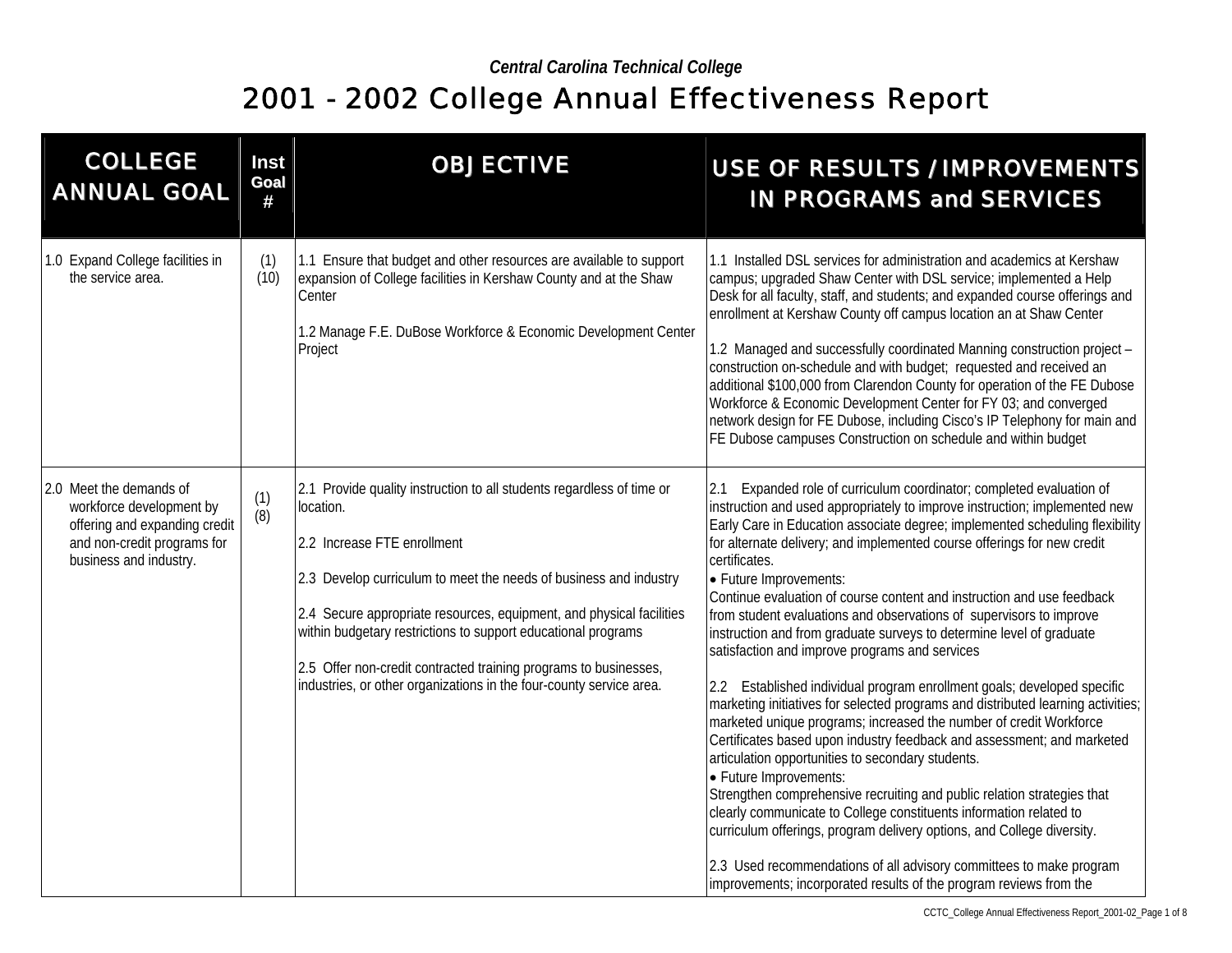| <b>COLLEGE</b><br><b>ANNUAL GOAL</b> | Inst<br><b>Goal</b><br># | <b>OBJECTIVE</b> | <b>USE OF RESULTS / IMPROVEMENTS</b><br><b>IN PROGRAMS and SERVICES</b>                                                                                                                                                                                                                                                                                                                                                                                                                                                                                                                                                                                                                                                                                                                                                                                                                                                                                                                                                                                                                                                                                                                                                                                                                                                                                                                                                                                                                                                                                                                                                                                                                                                                                                                  |
|--------------------------------------|--------------------------|------------------|------------------------------------------------------------------------------------------------------------------------------------------------------------------------------------------------------------------------------------------------------------------------------------------------------------------------------------------------------------------------------------------------------------------------------------------------------------------------------------------------------------------------------------------------------------------------------------------------------------------------------------------------------------------------------------------------------------------------------------------------------------------------------------------------------------------------------------------------------------------------------------------------------------------------------------------------------------------------------------------------------------------------------------------------------------------------------------------------------------------------------------------------------------------------------------------------------------------------------------------------------------------------------------------------------------------------------------------------------------------------------------------------------------------------------------------------------------------------------------------------------------------------------------------------------------------------------------------------------------------------------------------------------------------------------------------------------------------------------------------------------------------------------------------|
|                                      |                          |                  |                                                                                                                                                                                                                                                                                                                                                                                                                                                                                                                                                                                                                                                                                                                                                                                                                                                                                                                                                                                                                                                                                                                                                                                                                                                                                                                                                                                                                                                                                                                                                                                                                                                                                                                                                                                          |
|                                      |                          |                  | previous cycle in departmental plans to facilitate changes and improvements<br>in curriculum; expanded Workforce Certificates offerings appropriately.                                                                                                                                                                                                                                                                                                                                                                                                                                                                                                                                                                                                                                                                                                                                                                                                                                                                                                                                                                                                                                                                                                                                                                                                                                                                                                                                                                                                                                                                                                                                                                                                                                   |
|                                      |                          |                  | 2.4 Implemented sound budgetary planning and resource allocations by<br>recommending the upgrading of current classrooms and instructional<br>facilities to faculty office environment within budgetary restraints.<br>• Future Improvements:<br>Develop grant opportunities for alternative funding sources                                                                                                                                                                                                                                                                                                                                                                                                                                                                                                                                                                                                                                                                                                                                                                                                                                                                                                                                                                                                                                                                                                                                                                                                                                                                                                                                                                                                                                                                             |
|                                      |                          |                  | 2.5 Provided non-credit industrial training, contract courses, open<br>enrollment, and information technology opportunities, as well as other<br>special projects as follows: profiled over 60 jobs with Work Keys, serving 15<br>companies and over 500 people; created Keytrain lab in three local<br>industries and a variety of Lean Manufacturing workshops; consulted with<br>companies of 100 or fewer employees and helped create training sessions;<br>offered and delivered over 500 non-credit courses to industry in the areas of<br>blueprint reading, supervisory development, lean manufacturing, SPC,<br>Kaizan, welding, and CNC operator; expanded EZA opportunities to eight<br>additional companies; offered phlebotomy, multi-skilled technician contract<br>courses to Tuomey Healthcare System, Santee Lynches, Pee Dee and Lake<br>City One Stop; Increased the number of Nursing Asst, Phlebotomy and<br>EMT courses offered new non-credit programs such as Ward Clerk, Medical<br>Coding, EKG, Medical records; served more than 35 students in summer<br>camp offerings Improved rate of offered courses "making" from over 2 years<br>ago by over 70 percent; offered wider selection of community interest<br>courses; developed more than 150 on-line and Ed2go classes; achieve<br>status of certified Microsoft Partner and CompTIA corporate member with six<br>complete MCSE tracks in progress and complete line of certification training,<br>including MCSE, Mous, Network +, A+, Inet+ and Certified Internet<br>Webmaster; became Prometric Testing Center; received \$20,000 grant from<br>Dept. of Health and Human Services to do Alzheimer's awareness training;<br>received grant from International Paper to design and build a mini waste |
|                                      |                          |                  | water treatment unit; and added ETC and Wastewater courses and<br>certifications - to include Tenn., Georgia, North Carolina, and Virginia, as<br>well as SC.                                                                                                                                                                                                                                                                                                                                                                                                                                                                                                                                                                                                                                                                                                                                                                                                                                                                                                                                                                                                                                                                                                                                                                                                                                                                                                                                                                                                                                                                                                                                                                                                                            |
|                                      |                          |                  | • Future Improvements:                                                                                                                                                                                                                                                                                                                                                                                                                                                                                                                                                                                                                                                                                                                                                                                                                                                                                                                                                                                                                                                                                                                                                                                                                                                                                                                                                                                                                                                                                                                                                                                                                                                                                                                                                                   |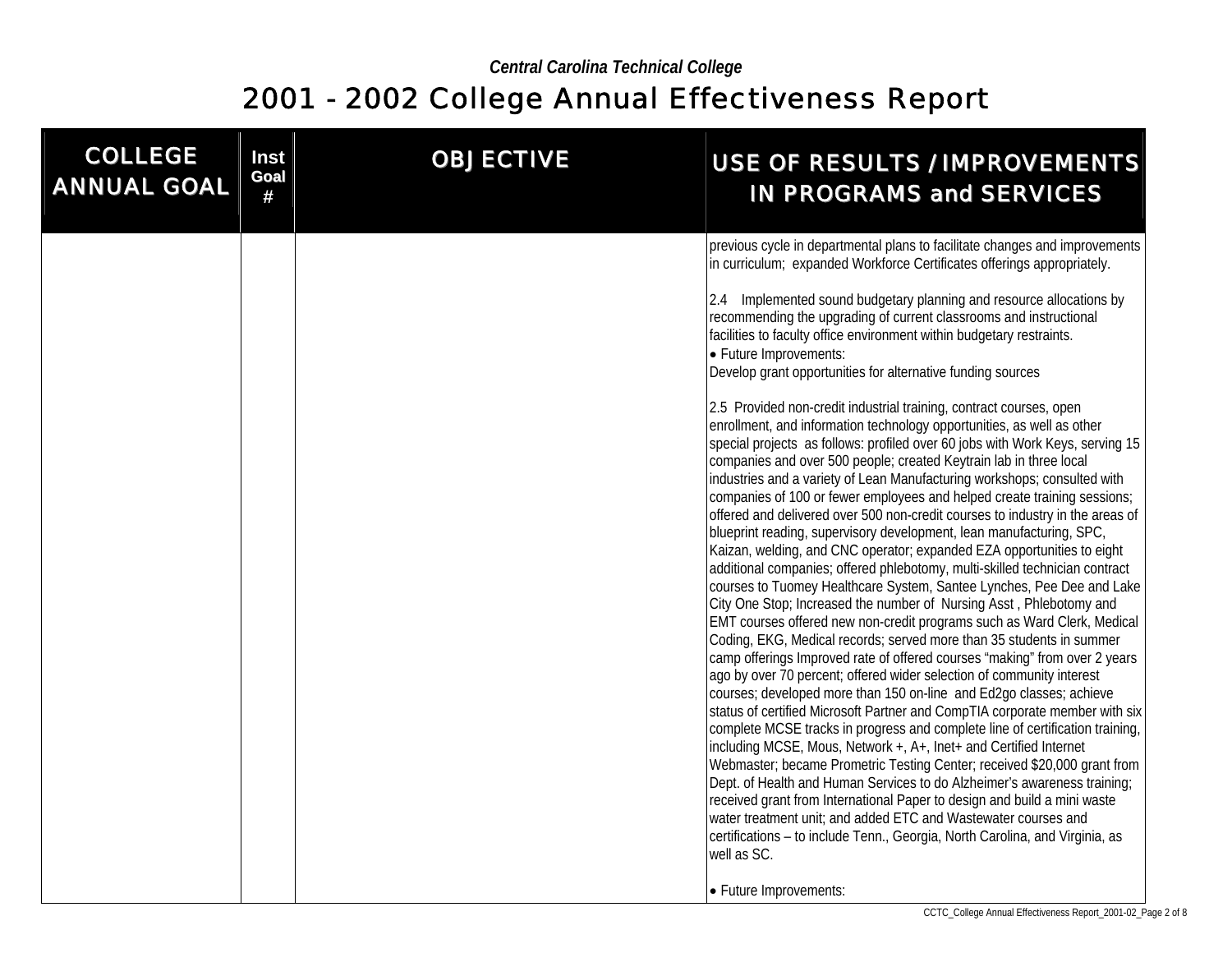| <b>COLLEGE</b><br><b>ANNUAL GOAL</b>                                                                                                                     | Inst<br>Goal<br># | <b>OBJECTIVE</b>                                                                                                                                                                                                                                                   | <b>USE OF RESULTS / IMPROVEMENTS</b><br><b>IN PROGRAMS and SERVICES</b>                                                                                                                                                                                                                                                                                                                                                                                                                                                                                                                                                                                                                                                                                                                                                                                                                                                                                                                                                                                                                                                                                                                                                                                                                                                                                                                                                                                                                                                                                                                                                                                                                                                                                                                                                          |
|----------------------------------------------------------------------------------------------------------------------------------------------------------|-------------------|--------------------------------------------------------------------------------------------------------------------------------------------------------------------------------------------------------------------------------------------------------------------|----------------------------------------------------------------------------------------------------------------------------------------------------------------------------------------------------------------------------------------------------------------------------------------------------------------------------------------------------------------------------------------------------------------------------------------------------------------------------------------------------------------------------------------------------------------------------------------------------------------------------------------------------------------------------------------------------------------------------------------------------------------------------------------------------------------------------------------------------------------------------------------------------------------------------------------------------------------------------------------------------------------------------------------------------------------------------------------------------------------------------------------------------------------------------------------------------------------------------------------------------------------------------------------------------------------------------------------------------------------------------------------------------------------------------------------------------------------------------------------------------------------------------------------------------------------------------------------------------------------------------------------------------------------------------------------------------------------------------------------------------------------------------------------------------------------------------------|
|                                                                                                                                                          |                   |                                                                                                                                                                                                                                                                    | Provide new technical/ industrial programs designed specifically for service<br>area business and industry to the meet demands of the current divergent<br>and volatile economy.<br>Identify appropriate markets for promoting credit and non-credit programs<br>and continue to develop options for increasing enrollment in the Health                                                                                                                                                                                                                                                                                                                                                                                                                                                                                                                                                                                                                                                                                                                                                                                                                                                                                                                                                                                                                                                                                                                                                                                                                                                                                                                                                                                                                                                                                         |
| 3.0 Develop strategies for<br>offering selected courses in<br>a distributed learning<br>environment to improve<br>access to post-secondary<br>education. | (12)              | 3.1 Provide a comprehensive distance education program.<br>3.2 Increase the use and awareness of the Library and learning<br>resources available for students and faculty<br>3.3 Establish and maintain a technology-rich student-centered learning<br>environment | 3.1 Established focus group of faculty and staff to initiate distance<br>education implementation; developed student success quidelines for<br>orientation, registration, and assistance; developed and offered training<br>sessions for faculty, advisors, and pilot-testing; developed standards for<br>course development and delivery; marketed availability of distributed<br>learning courses to students; and ensured all distance education courses<br>comply with regional and program accreditation standards.<br>• Future Improvements:<br>Increase number of course offerings by distance education to serve the<br>needs of students based upon increase in number of students desiring this<br>method of delivery<br>Provide continued support of faculty for training and development of<br>distance courses<br>Maintain high retention rate in distance courses.<br>3.2 Increased communication between the Library staff and faculty to<br>increase and improve library holdings and resources; established coding<br>system for indication that holdings are for historical reference; provided<br>periodic reports from the Library staff communicating current events and<br>new holdings; initiated activities to increase library usage; and developed<br>specific strategies to enhance student use of the academic resources in the<br>Math, Reading, and Writing Centers.<br>• Future Improvements:<br>Identify the needs of all Library users and explore ways to increase overall<br>learning resource uses<br>Implement the recommendations for the expansion of library resources at<br>outreach locations as identified in annual needs assessment<br>3.3 Delivered WebCT training for selected faculty with Director of<br>Curriculum Design/Distance Education; implemented new features for Web |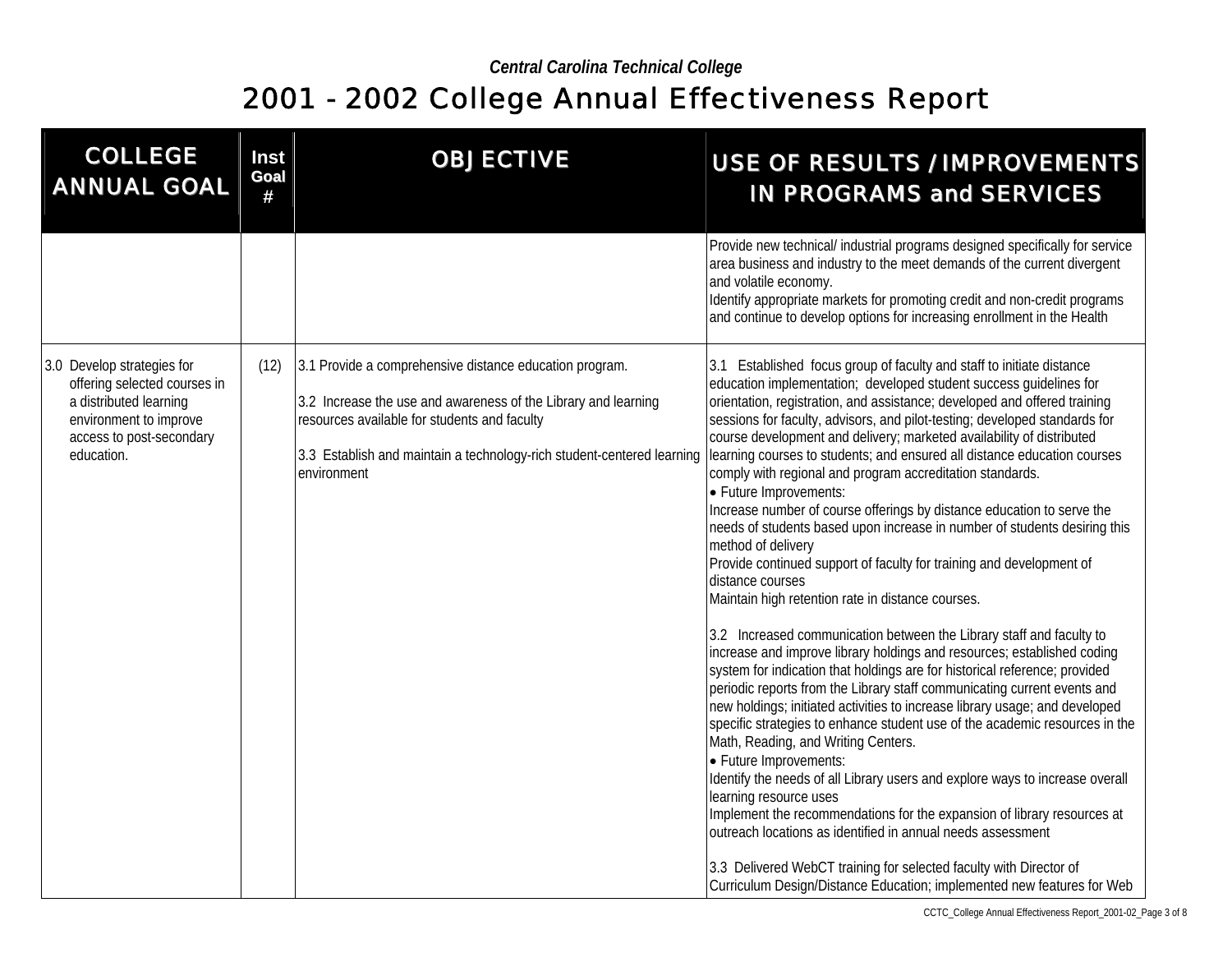| <b>COLLEGE</b><br><b>ANNUAL GOAL</b>                                                                                  | <b>Inst</b><br>Goal<br># | <b>OBJECTIVE</b>                                                                                                                                                                                                                                                                                                                                                     | <b>USE OF RESULTS / IMPROVEMENTS</b><br><b>IN PROGRAMS and SERVICES</b>                                                                                                                                                                                                                                                                                                                                                                                                                                                                                                                                                                                                                                                                                                                                                                                                                                                                                                                                                                                                                                                                                                                                                                                                                                                                                                                                                                                                                             |
|-----------------------------------------------------------------------------------------------------------------------|--------------------------|----------------------------------------------------------------------------------------------------------------------------------------------------------------------------------------------------------------------------------------------------------------------------------------------------------------------------------------------------------------------|-----------------------------------------------------------------------------------------------------------------------------------------------------------------------------------------------------------------------------------------------------------------------------------------------------------------------------------------------------------------------------------------------------------------------------------------------------------------------------------------------------------------------------------------------------------------------------------------------------------------------------------------------------------------------------------------------------------------------------------------------------------------------------------------------------------------------------------------------------------------------------------------------------------------------------------------------------------------------------------------------------------------------------------------------------------------------------------------------------------------------------------------------------------------------------------------------------------------------------------------------------------------------------------------------------------------------------------------------------------------------------------------------------------------------------------------------------------------------------------------------------|
|                                                                                                                       |                          |                                                                                                                                                                                                                                                                                                                                                                      | For Students; installed 4 additional "Smart Classrooms" on main campus<br>• Future Improvements:<br>Increase distributed learning course offerings to improve service area<br>access to post-secondary education.                                                                                                                                                                                                                                                                                                                                                                                                                                                                                                                                                                                                                                                                                                                                                                                                                                                                                                                                                                                                                                                                                                                                                                                                                                                                                   |
| 4.0 Devise and integrate<br>retention strategies for<br>improving the college's<br>retention and graduation<br>rates. | (2)<br>(3)               | 4.1 Improve student retention<br>4.2 Increase the effectiveness and availability of the entry-level<br>placement instrument<br>4.3 Establish opportunities for students to achieve certification and<br>licensure<br>4.4 Attract and retain appropriately credentialed, diverse and talented<br>faculty<br>4.5 Ensure consistent and accurate advisement of students | 4.1 Established college-wide standards for retention; began development of<br>an improved tracking and reporting system for retention; supported<br>comprehensive student activities program<br>• Future Improvements:<br>Implement College Retention Committee plan and identify effective<br>measures to improve College graduation rate<br>4.2 Reviewed and revised entrance scores for COMPASS and reviewed<br>prerequisites for all courses.<br>• Future Improvements:<br>Review all entrance scores and procedures prior to next academic year for<br>continued relevant and appropriate placement<br>4.3 Implemented program competencies that prepare for licensure and<br>certification; marketed credit and non-credit certifications; promoted and<br>utilized Prometric Testing facilities to encourage students to participate in<br>certification testing to improve employability<br>• Future Improvements:<br>Review guidelines and procedures for maintaining certification testing site<br>and criteria for certification<br>Solicit feedback from AA/AS Advisory Committee and make changes as<br>identified<br>4.4 Increased adjunct faculty salary rate to \$22 per hour budget and<br>improved payroll procedures for adjunct faculty.<br>• Future Improvements:<br>Create environment that encourages the attraction and retention of talented<br>faculty<br>4.5 Developed more comprehensive advisement procedures and provided<br>extensive advisement training to faculty |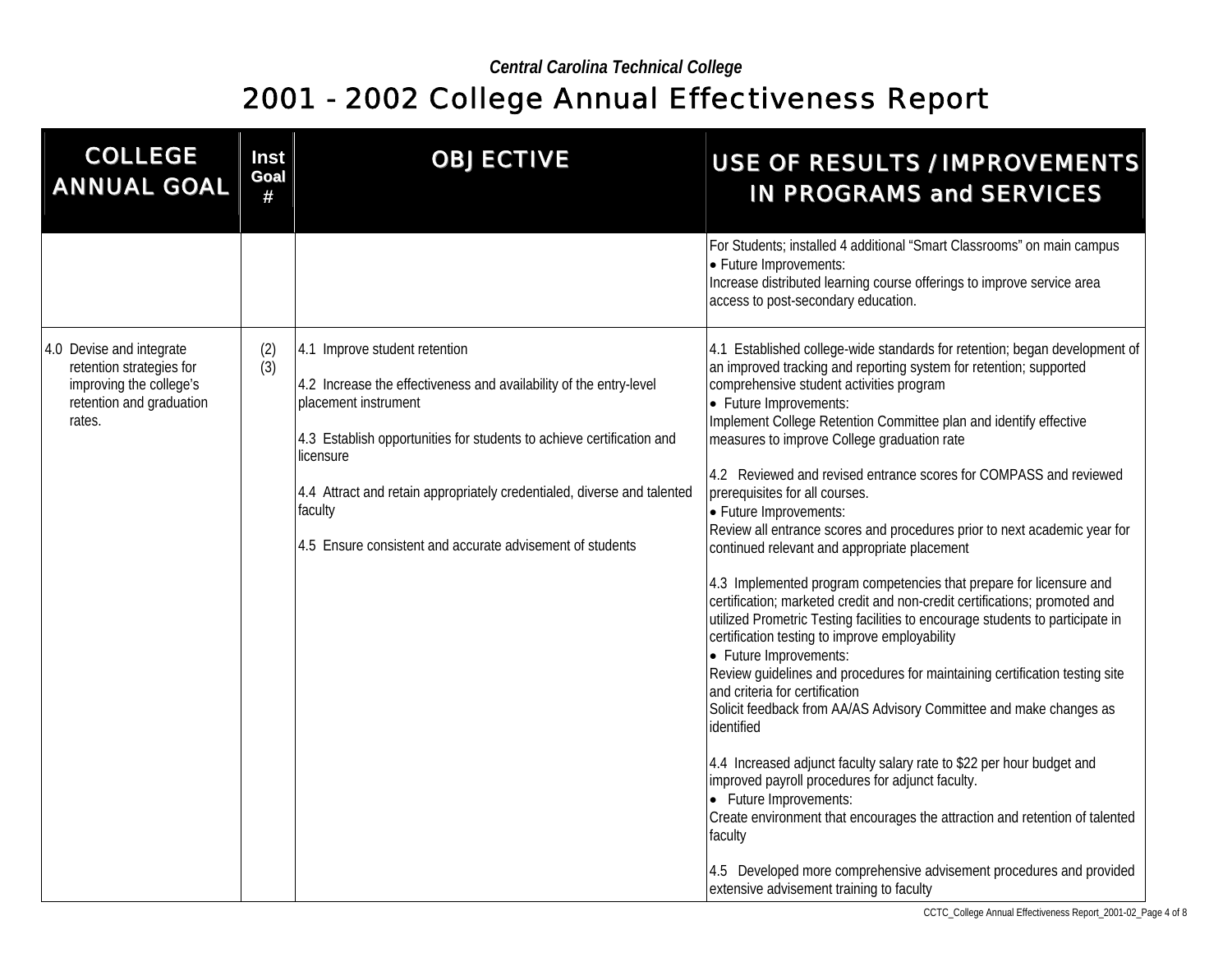| <b>COLLEGE</b><br><b>ANNUAL GOAL</b>                                                                                                                                                 | Inst<br>Goal<br># | <b>OBJECTIVE</b>                                                                                                                                                                                               | <b>USE OF RESULTS / IMPROVEMENTS</b><br><b>IN PROGRAMS and SERVICES</b>                                                                                                                                                                                                                                                                                                                                                                                                                                                                                                                                                                                                                                                                                                                                                                                                                                                                                                                                                                                            |
|--------------------------------------------------------------------------------------------------------------------------------------------------------------------------------------|-------------------|----------------------------------------------------------------------------------------------------------------------------------------------------------------------------------------------------------------|--------------------------------------------------------------------------------------------------------------------------------------------------------------------------------------------------------------------------------------------------------------------------------------------------------------------------------------------------------------------------------------------------------------------------------------------------------------------------------------------------------------------------------------------------------------------------------------------------------------------------------------------------------------------------------------------------------------------------------------------------------------------------------------------------------------------------------------------------------------------------------------------------------------------------------------------------------------------------------------------------------------------------------------------------------------------|
|                                                                                                                                                                                      |                   |                                                                                                                                                                                                                | • Future Improvements:<br>Continue development of streamlined and efficient procedures in the<br>Student Services area<br>Implement improvements based registration Critique results<br>Identify areas for improvement from the results of the Program and Services<br>survey<br>Emphasize the financial aid responsibilities to students                                                                                                                                                                                                                                                                                                                                                                                                                                                                                                                                                                                                                                                                                                                          |
| 5.0 Implement recommendations<br>delineated in the deferred<br>maintenance study and<br>execute applicable portions<br>of the College's Facilities<br>Master Plan.                   | (5)<br>(7)        | 5.1 Initiate implementation of recommendations from the deferred<br>maintenance study and master plan study conducted in FY 01-where<br>resources are available.<br>5.2 Continue refurbishment of Building 400 | 5.1 Managed and coordinated various renovation and refurbishment<br>projects to improve the appearance and facilities of the campus as follows:<br>painted interior of Shaw Center and various classrooms, offices, and<br>restrooms in buildings 200, 500 & 600; carpeted offices and<br>classrooms/computer labs in buildings 100, 200, 400, and Shaw Center;<br>installed handicapped-accessible (electric) doors for buildings 100, 200 &<br>600 and the Building 300A entrance; upgraded energy management<br>systems in buildings 100, 200, and 600; installed new electronic marquis;<br>and repaired Shaw Center signage. In addition, outsourced janitorial<br>services, resulting in an annual savings of \$80,000 - \$100,000.<br>5.2 Coordinated and successfully managed building 400 HVAC project to<br>encourage growth and expansion of industrial programs and lowering of<br>energy costs<br>• Future Improvements:<br>Continue to deploy applicable portions of College Facilities Master Plan and<br>appropriate deferred maintenance actions. |
| 6.0 * Provide access to the<br>College by increasing the<br>percentage of high school<br>students in Lee and<br>Kershaw Counties.<br>(1D/1E Mission Focus_<br>Performance Indicator) | (4)<br>(10)       | 6.1 Respond to outreach needs.                                                                                                                                                                                 | 6.1 Increased outreach by 10% from previous year;<br>implemented procedures for consistent, efficient, and effective outreach<br>offerings; provided training at outreach locations; expanded course offerings<br>at the Kershaw County site and at Shaw Center; expanded Continuing<br>Education offerings in outreach and meet community needs; collaborated<br>with administrations in all secondary schools and increased course offerings<br>in secondary schools by 3% from previous year<br>• Future Improvements:                                                                                                                                                                                                                                                                                                                                                                                                                                                                                                                                          |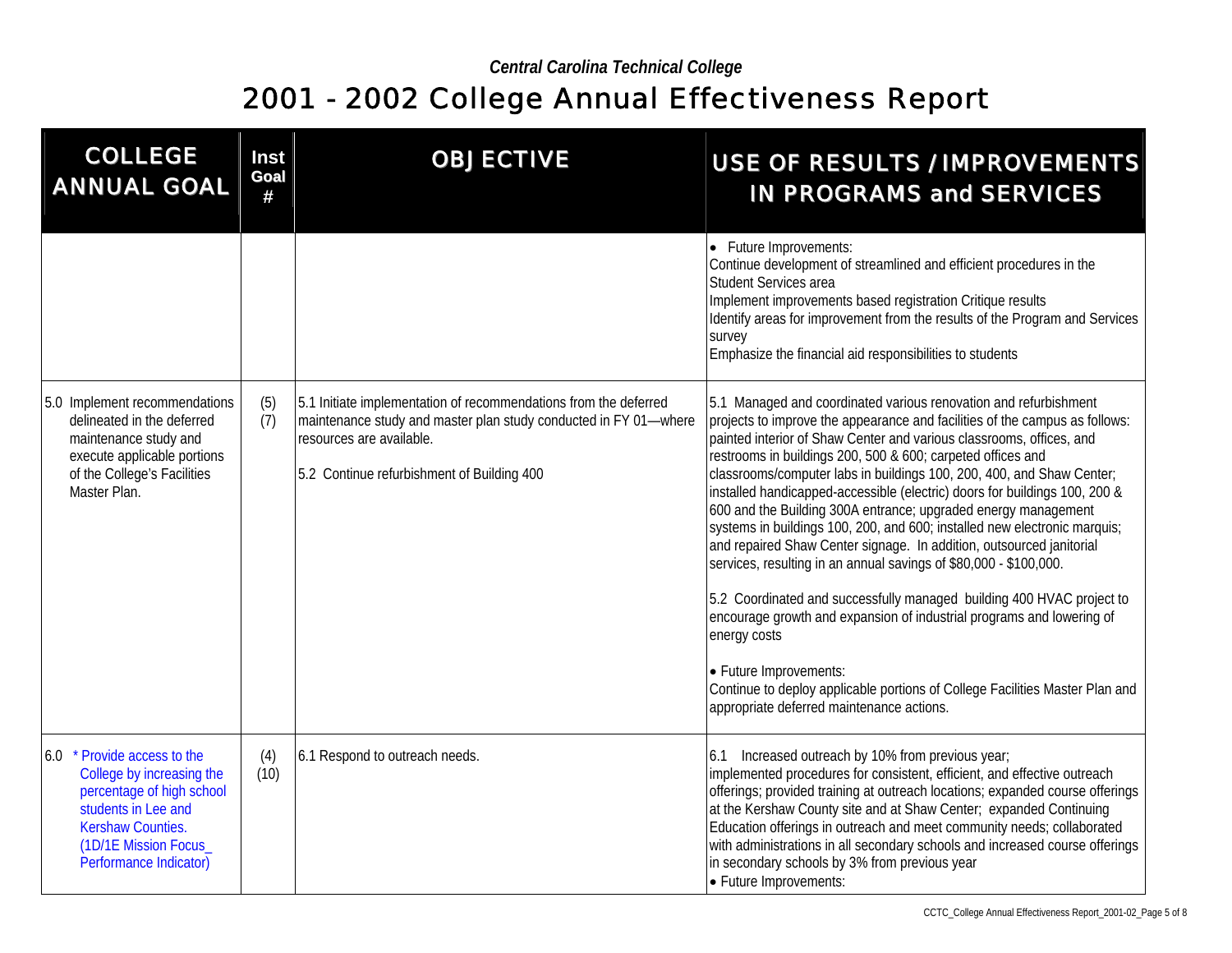| <b>COLLEGE</b><br><b>ANNUAL GOAL</b>                                                                                          | Inst<br>Goal<br># | <b>OBJECTIVE</b>                                                                                                                                                                                                                                                                                                                                                                                                                                                                                                                                                                                                                                                                                                                                                                                                                                                                                                       | <b>USE OF RESULTS / IMPROVEMENTS</b><br><b>IN PROGRAMS and SERVICES</b>                                                                                                                                                                                                                                                                                                                                                                                                                                                                                                                                                                                                                                                                                                                                                                                                                                                                                                                                                                                                                                                                                                                                                                                                                                                                                                                                                  |
|-------------------------------------------------------------------------------------------------------------------------------|-------------------|------------------------------------------------------------------------------------------------------------------------------------------------------------------------------------------------------------------------------------------------------------------------------------------------------------------------------------------------------------------------------------------------------------------------------------------------------------------------------------------------------------------------------------------------------------------------------------------------------------------------------------------------------------------------------------------------------------------------------------------------------------------------------------------------------------------------------------------------------------------------------------------------------------------------|--------------------------------------------------------------------------------------------------------------------------------------------------------------------------------------------------------------------------------------------------------------------------------------------------------------------------------------------------------------------------------------------------------------------------------------------------------------------------------------------------------------------------------------------------------------------------------------------------------------------------------------------------------------------------------------------------------------------------------------------------------------------------------------------------------------------------------------------------------------------------------------------------------------------------------------------------------------------------------------------------------------------------------------------------------------------------------------------------------------------------------------------------------------------------------------------------------------------------------------------------------------------------------------------------------------------------------------------------------------------------------------------------------------------------|
|                                                                                                                               |                   |                                                                                                                                                                                                                                                                                                                                                                                                                                                                                                                                                                                                                                                                                                                                                                                                                                                                                                                        | Continue to Increase number of course offerings for outreach students<br>Improve services for dual enrolled students<br>Implement flexible course scheduling<br>Implement sound procedures for outreach scheduling.                                                                                                                                                                                                                                                                                                                                                                                                                                                                                                                                                                                                                                                                                                                                                                                                                                                                                                                                                                                                                                                                                                                                                                                                      |
| 7.0 Increase opportunities to<br>analyze data and measure<br>the effectiveness of the<br>College in achieving its<br>mission. | (6)<br>(7)        | 7.1 Develop and submit College reports responding specifically to<br>internal institutional effectiveness processes; performance-based<br>funding, SC ACT 629, ACT 359; and federal requirements.<br>7.2 Maintain regional and program accreditation<br>7.3 Review and revise College policies (directives) and procedures as<br>appropriate to maintain their currency and relevance.<br>7.4 Coordinate and provide effective professional development<br>opportunities and training to all College personnel<br>7.5 Conduct program reviews in accordance with SBTCE, PBF, and<br>Institutional Effectiveness guidelines<br>information to improve communication and enhance the culture of the<br>College<br>7.7 Implement new fixed assets system at the College level<br>7.8 Transfer responsibility for processing purchase orders for<br>bookstore items for resale from purchasing department to the bookstore | 7.1 Reviewed and implemented the CHE (external review of Institutional<br>Effectiveness division) Data Verification Visit Report recommendations;<br>improved processes and procedures to validate data and ensure integrity of<br>all College reports; and set and monitored benchmarks<br>• Future Improvements:<br>Refine processes for evaluating performance and using the results to<br>document institutional improvements based on CHE external review.<br>Continue to provide appropriate data collection and analysis to substantiate<br>institutional improvement, external accountability, and the effectiveness of<br>the College in achieving its mission.<br>7.2a Submitted report documents to the COC and program accrediting<br>agencies, including ACBSP, QES, NLNAC, State Board of Nursing, and<br>other appropriate health science accrediting agencies; and completed self-<br>studies and site visits for ABET and ABA.<br>7.6 Ensure that all faculty and staff have access to accurate and timely   7.2b Developed strategies for proposed substantive change involving the<br>F.E. DuBose Center.<br>• Future Improvements:<br>Continue to review maintain standards for all regional and program<br>accreditation for the improvement programs and services and refine plans<br>for substantive change notification based on next year's enrollment and<br>activities at F.E. DuBose Center. |
|                                                                                                                               |                   | 7.9a Provide increased technology-based solutions to enhance<br>efficiency and respond to the operation and management needs of the<br>College and delivered in a timely and effective manner<br>7.9b Increase the flow and value of information<br>8.0 Institute a conceptual design for the College's next strategic                                                                                                                                                                                                                                                                                                                                                                                                                                                                                                                                                                                                 | 7.3 Initiated the review and revision of Directives and procedures in order<br>to eliminate duplication and strengthen all College programs and services.<br>• Future Improvements:<br>Continue to monitor all College procedures and identify any changes and/or<br>recommendations for the revision of directives<br>7.4 Formulated PDP plans that supported quality instruction for all faculty                                                                                                                                                                                                                                                                                                                                                                                                                                                                                                                                                                                                                                                                                                                                                                                                                                                                                                                                                                                                                       |
|                                                                                                                               |                   | planning document.                                                                                                                                                                                                                                                                                                                                                                                                                                                                                                                                                                                                                                                                                                                                                                                                                                                                                                     | and staff; offered PDP activities that support a distributed learning<br>environment; recommended more varied PDP format to accommodate                                                                                                                                                                                                                                                                                                                                                                                                                                                                                                                                                                                                                                                                                                                                                                                                                                                                                                                                                                                                                                                                                                                                                                                                                                                                                  |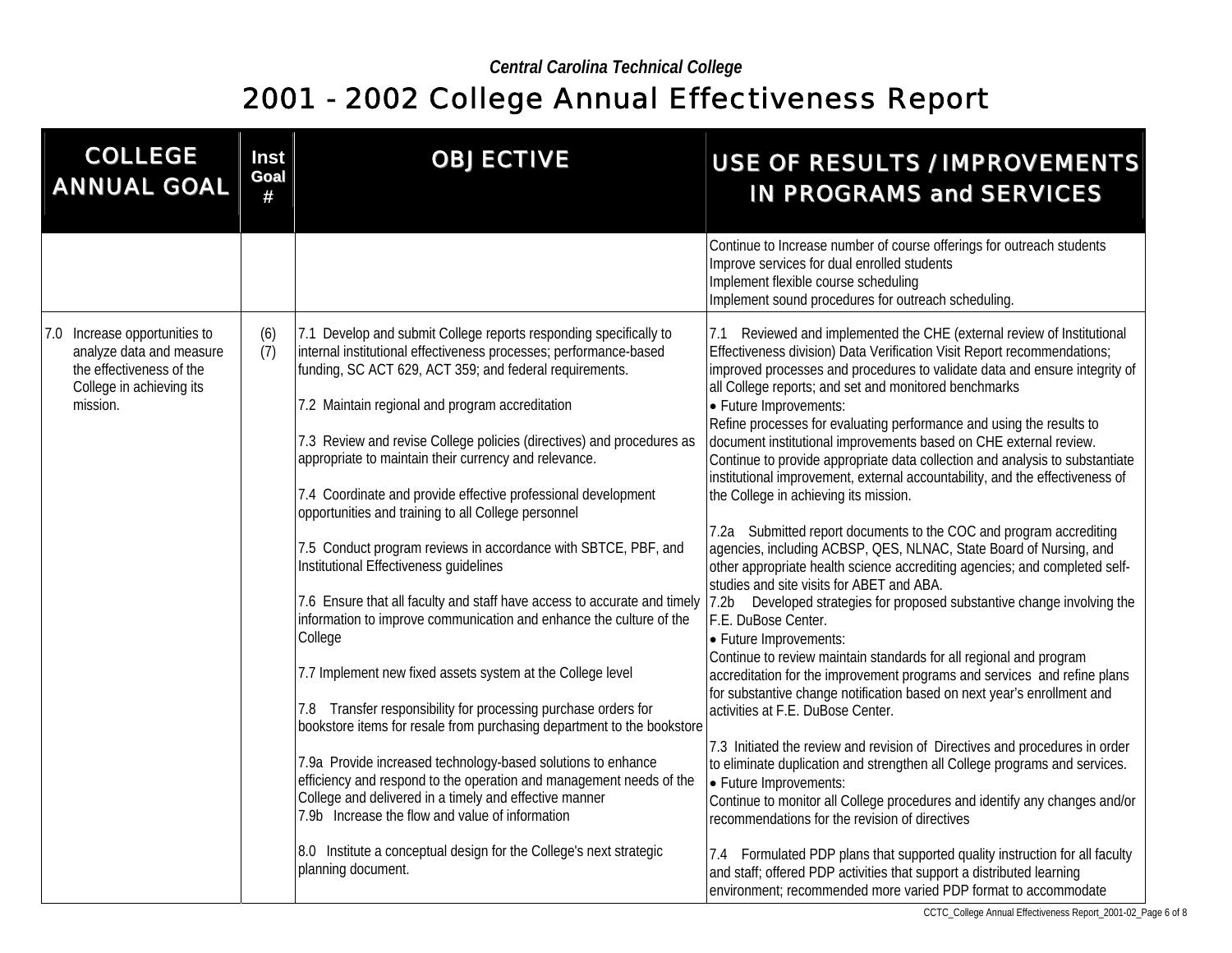| <b>COLLEGE</b><br><b>ANNUAL GOAL</b> | <b>Inst</b><br>Goal<br># | <b>OBJECTIVE</b> | USE OF RESULTS / IMPROVEMENTS<br><b>IN PROGRAMS and SERVICES</b>                                                                                                                                                                                                                                                                                                                                                                                                                                                                                                                                            |
|--------------------------------------|--------------------------|------------------|-------------------------------------------------------------------------------------------------------------------------------------------------------------------------------------------------------------------------------------------------------------------------------------------------------------------------------------------------------------------------------------------------------------------------------------------------------------------------------------------------------------------------------------------------------------------------------------------------------------|
|                                      |                          |                  | faculty schedules; provided training on electronic services including Pipeline,<br>WebCT, electronic processes, etc; and utilized grant funds for faculty and<br>staff PDP activities<br>• Future Improvements:<br>Continue to evaluate all PDP activities and identify the most effective use of<br>funding resources for continued improvement                                                                                                                                                                                                                                                            |
|                                      |                          |                  | 7.5 Validated program competencies through communication with the<br>industry/business community and advisory committees and improved<br>systematic procedures for program review<br>• Future Improvements:<br>Implement recommendations for program improvement                                                                                                                                                                                                                                                                                                                                            |
|                                      |                          |                  | 7.6 Completed reviews of all official College publications; held periodic<br>events to enhance communication among College personnel; and improved<br>distribution of term schedules, publication of college-wide events,<br>communication of organizational structure and roles of employees, and<br>communication to adjunct faculty                                                                                                                                                                                                                                                                      |
|                                      |                          |                  | 7.7 Decentralized the implementation of Fixed Assets module of FRS;<br>improved and made more efficient the process of accounting, recording,<br>tracking and maintaining fixed assets; and provided the ability to meet new<br>reporting requirements of GASB                                                                                                                                                                                                                                                                                                                                              |
|                                      |                          |                  | 7.8 Hired new bookstore manager, resulting in tremendous improvements in<br>bookstore service, procedures, and profits; utilized MBS system for<br>purchase orders for resale items; and implemented online booklists and<br>increased supply of used books for students                                                                                                                                                                                                                                                                                                                                    |
|                                      |                          |                  | 7.9 a & b Implemented the automated EPMS/FPMS system; achieved<br>outstanding audit results from the annual internal inventory audit and the<br>external annual audit-both with no findings or recommendations; received<br>a Certificate of Achievement for Excellence in Financial Reporting for the FY<br>2001 Comprehensive Annual Financial Report (CAFR) from the Government<br>Finance Officers Association for the seventh year in a row; installed Cisco<br>PIX Firewall; implemented Classroom Management module of SIS;<br>implemented Leasing Program for computer labs with 3-year replacement |